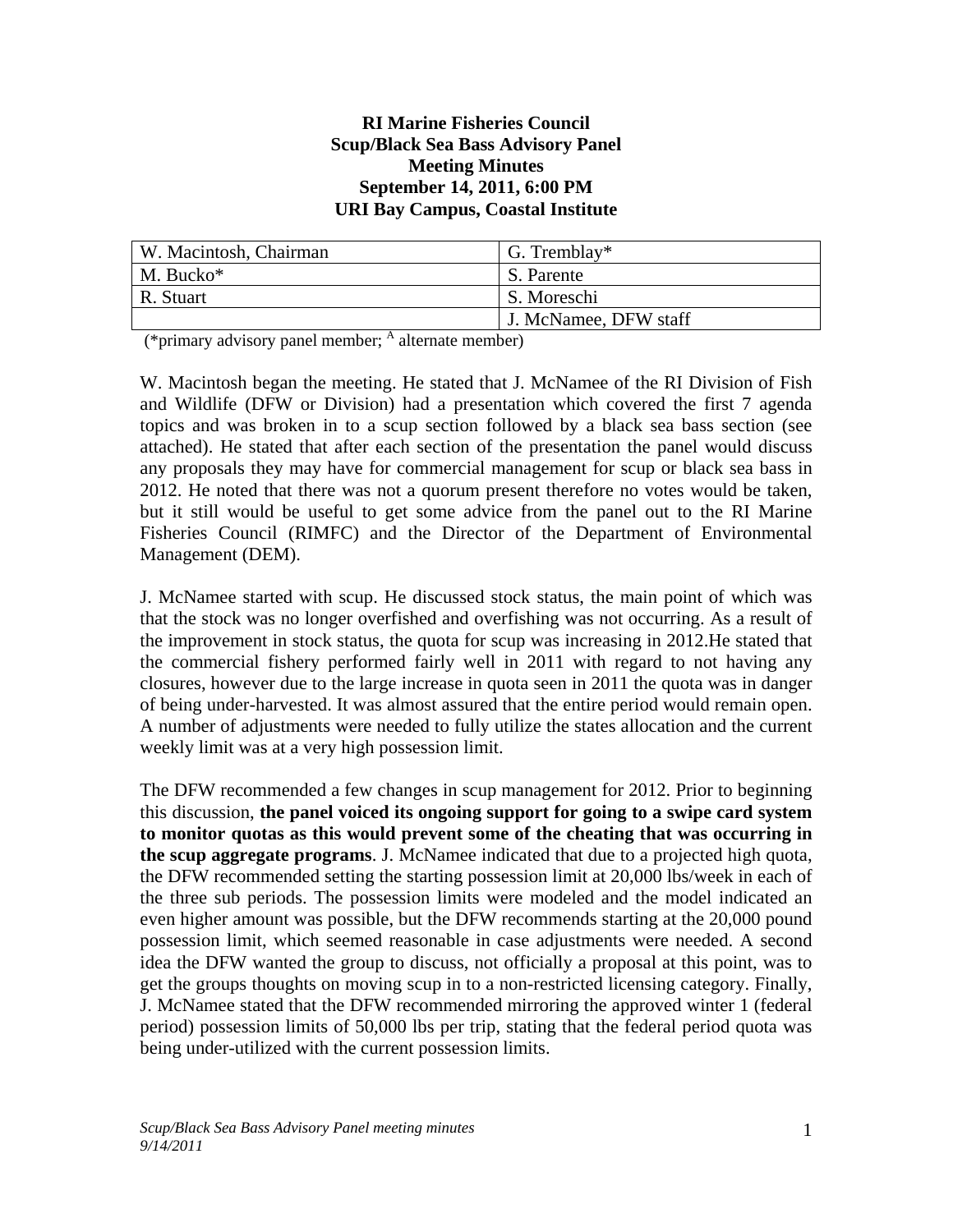W. Macintosh opened the discussion up to the group. M. Bucko stated that he didn't disagree with moving scup in to an unrestricted category, however he cautioned that it may be problematic if stock status declines, which could lead to a desire to move scup back in to a restricted category. Once a fisherman configured his/her business in a particular way due to their ability to catch scup, it would be detrimental to them if this opportunity were taken away. S. Parente stated that the move will make it easier for a CFL license holder to get activity on his/her license therefore allowing that CFL an easier ability to upgrade to a full license. He was not indicating that this was good or bad, he just thought it was an important thought to consider. W. Macintosh commented that he did not think it would do much of anything as the price for scup would be poor due to the high quota and the lack of a market to handle the product. There would be no price incentive for a fisherman to begin harvesting scup. He went on to state that the increased possession limits may allow fishermen some flexibility to use more progressive gear configurations that would allow them to harvest exclusively jumbos, which would conceivably fetch a higher price.

The group had some discussion on their experience in the scup fishery in 2011. They felt that the harvest of scup was lower than in previous years due to the fish not being in the inshore areas. One thought was that the fish were migrating differently in recent years.

M. Bucko wanted to comment on a broader topic. He felt the large increases in scup quota were being driven by the needs of the recreational fishery. He felt that a better approach than driving the entire coastwide quota up would be to re-address the recreational/commercial split of the quota and provide a higher allocation to the recreational sector. The group discussed this a bit, but the main consensus from the group was that there should be some mechanism to allow the recreational fishery to take advantage of a commercial underage (i.e. not close prematurely), which appeared to be looming for 2011.

J. McNamee went on to discuss black sea bass. He began with a discussion about stock status. The stock status for black sea bass was that overfishing was no longer occurring and the stock was no longer overfished. Despite this improvement in stock status, the management board did not vote to increase the quota in 2012, citing major uncertainty in the assessment. In fact the Board did not have a choice due to the categorizing of the black sea bass assessment in to a low level by the SSC, thereby requiring a finding of status quo until the uncertainty in the assessment improves. The board approved remaining at a status quo quota in 2012. J. McNamee indicated that the process was finally in place to at least attempt to address this situation. A benchmark assessment was scheduled to occur in late 2011, and the process would allow for a reconfiguration of the black sea bass quota in early 2012 if in fact the assessment were approved and put in to a higher tier by the SSC. Due to the extremely low commercial quota in 2011, the fishery did not perform very well and had frequent and long closures. The sub period allocations were met relatively closely. J. McNamee stated that the DFW did not have any specific recommendations, but thought the group should reconsider how the black sea bass fishery is treated in the fall, suggesting developing a September-October sub period with its own allocation. The DFW also indicated that if possible, the group should provide some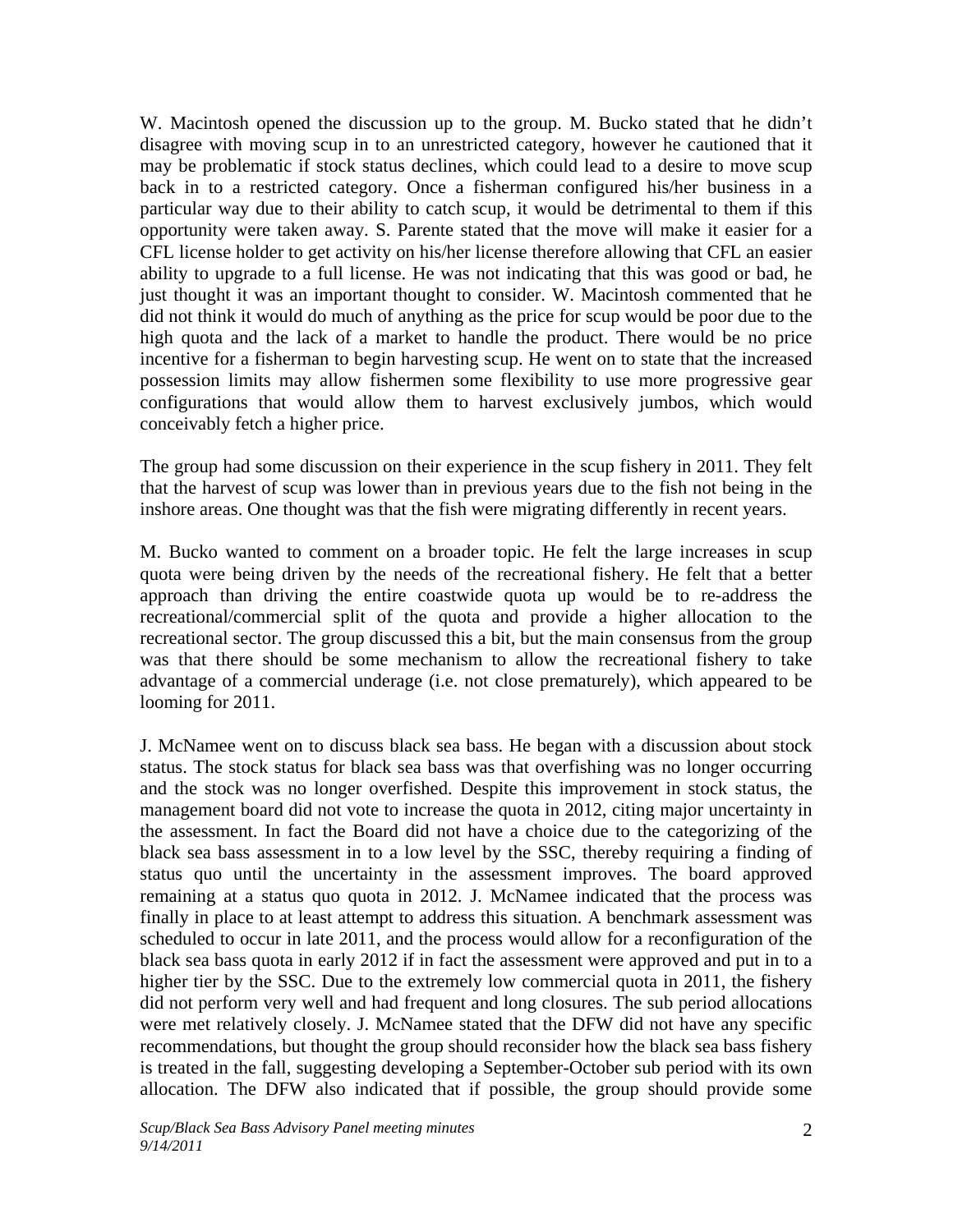advice as to what to do if the quota does indeed increase due to the new benchmark assessment.

G. Tremblay and S. Parente submitted a proposal on black sea bass (see attached) on behalf of the RI Commercial Rod and Reel Anglers Association. They began the discussion with a comment on process. They felt it was difficult to configure a proposal given that they are not receiving any information until the night of the meeting. There was further discussion on this topic and some ideas were developed including holding two meetings (understanding that there was already a very high meeting burden due to multiple meetings) or perhaps have the DFW send out there presentation a day or two prior to the meeting. G. Tremblay began discussing the written proposal. He stated that the fishery was completely a bycatch fishery at this point due to the lack of quota and the low possession limits. **Therefore their proposal was to decrease the possession limit to 25 pounds per day during the spring through fall sub periods in an effort to keep the bycatch fishery open for a longer period, thus decreasing discards.**

W. Macintosh commented that he agreed with the idea of reducing discards, though he felt a 25 pound possession limit was too low. He instead thought an aggregate limit would be a better way to help reduce discards. S. Parente felt that an aggregate program would allow for cheating which would decrease the quota even quicker than under current management. S. Moreschi stated that he did not agree with a 25 pound possession limit as it would make the fishery unviable for a pot fishermen after the overhead (bait, fuel, etc) were accounted for. **He also stated that if the quota does increase, he would like to see the possession limit increase, preferably up to 100 pounds per day if possible. Finally he felt that the September October period was critical for the pot fishery, therefore he felt that some allocation should be moved to that time period in an effort to keep that period open.** He concluded by voicing support for a potential aggregate plan for the black sea bass fishery. W. Macintosh commented that if the quota increase were more modest, that quota should be moved in to the fall period in an effort to redevelop the fall fishery. R. Stuart asked about an aggregate program and wondered if this would be a viable approach. J. McNamee stated that it was and the DFW had proposed one in the past, to no avail. **R. Stuart stated that he would support an aggregate program for this fishery. M. Bucko supported the idea of adding a modest quota increase in to the fall sub period, and suggested that a hybrid plan including both aggregate and daily possession limits.** S. Parente stated that if there was an aggregate program there should be a conservation equivalency associated with it.

W. Macintosh adjourned the meeting.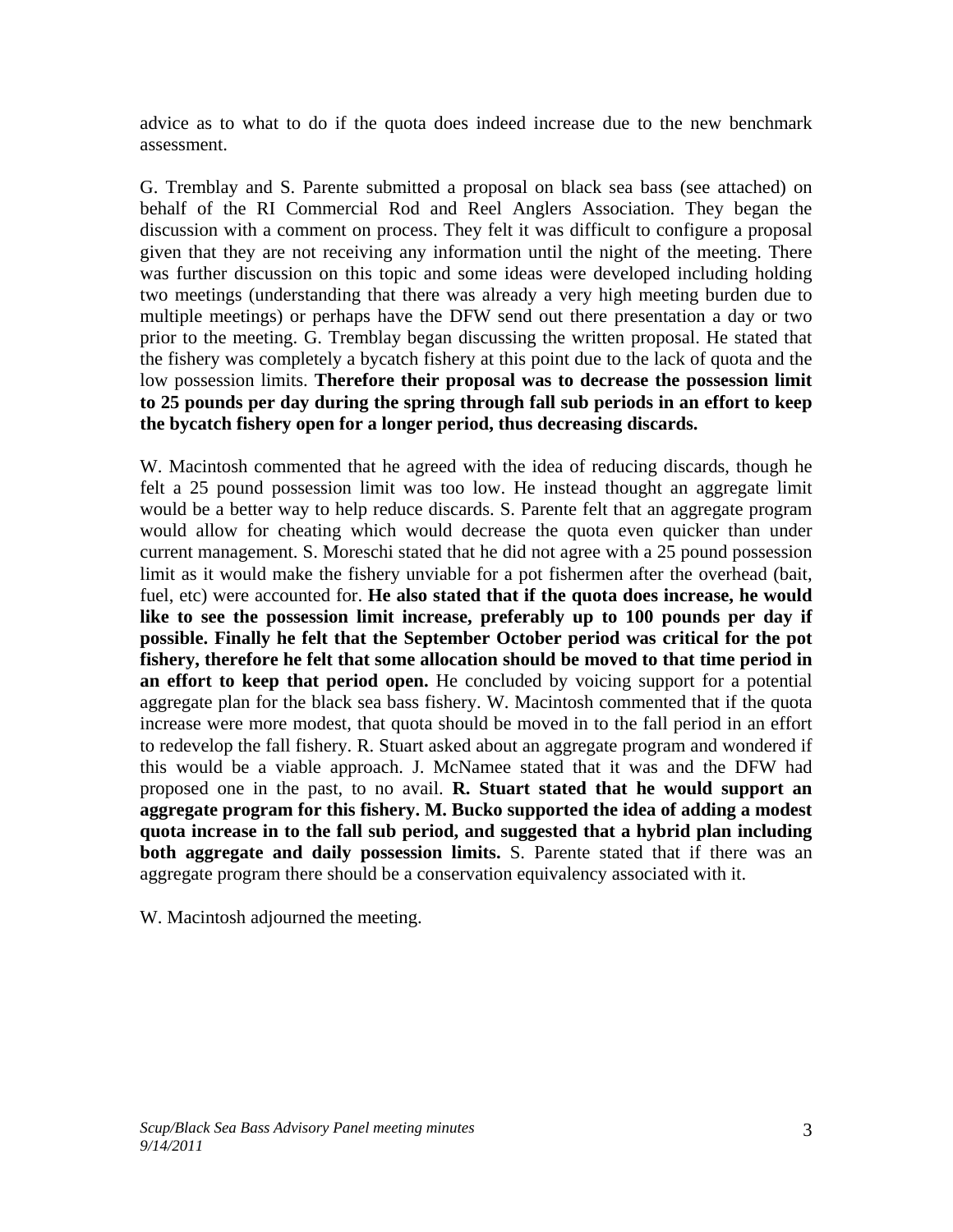**Summary of Rhode Island Scup and Black Sea Bass Stock Status, 2011 Commercial Scup and Black Sea Bass Fishery Performance, and Division of Fish and Wildlife Recommendations for 2012**

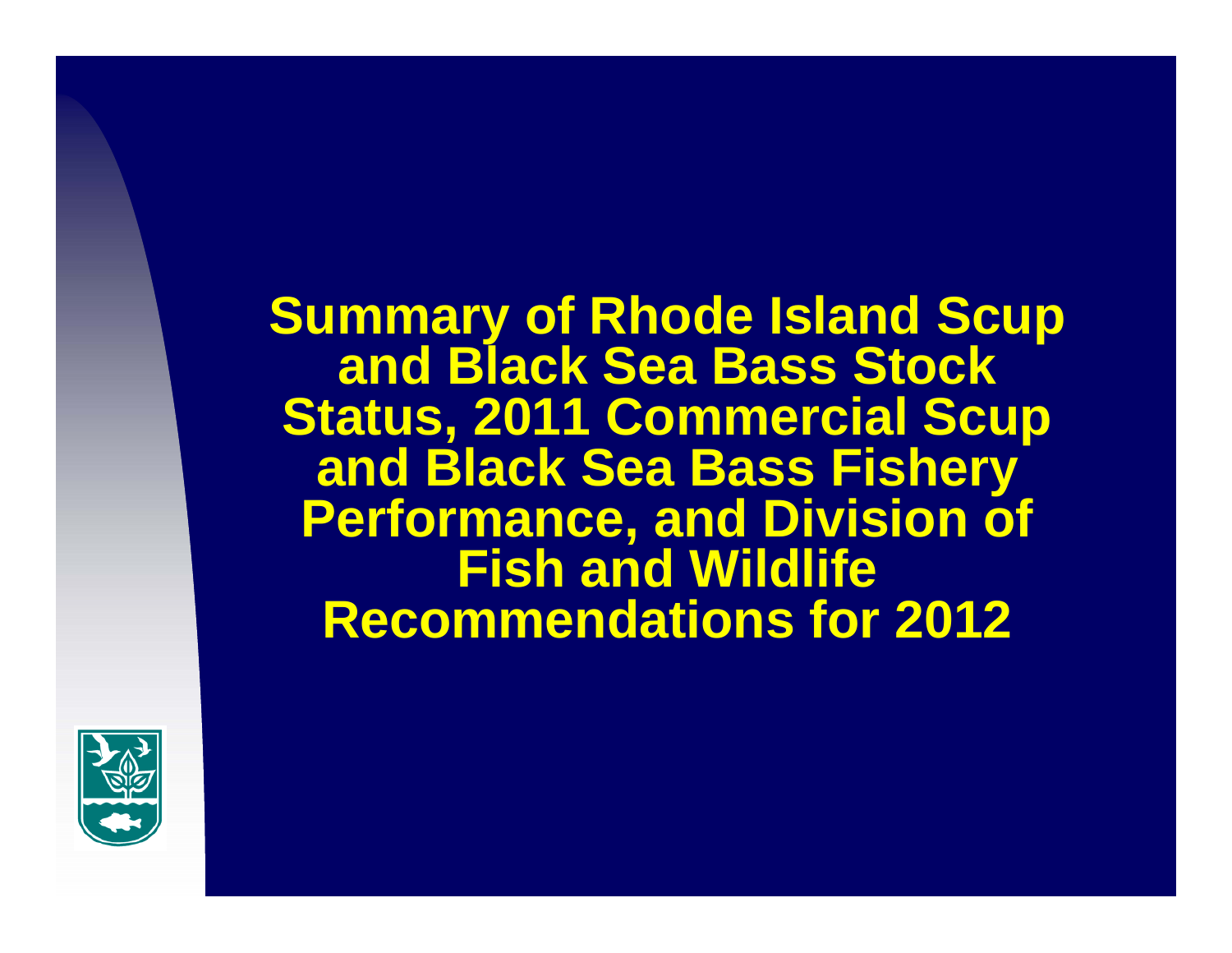# **Scup Stock Status**

**Stock Status:**

**According to the latest stock assessment update projection and relative to the DPSWG biological reference points, the stock is not overfished and overfishing is not occurring.** 

**Fishing mortality varied between F = 0.1 and F = 0.3 during the 1960s and 1970s. Fishing mortality increased steadily during the 1980s and early 1990s, peaking at F = 1.0 in 1994. Fishing mortality decreased after 1994, falling to less than F = 0.1 since 2003, with F in 2010 projected at F=0.053. The fishing mortality threshold is FMSY = 0.177.**

**Spawning stock biomass (SSB) decreased from about 220 m lbs in 1963 to about 110 m lbs in 1969, then increased to about 165 m lbs during the mid 1970s. SSB declined through the 1980s and early 1990s to less than 11 m lbs in the mid-1990s. With greatly improved recruitment and low fishing mortality rates since 1998, SSB has steadily increased to about 394.6 m lbs in 2010 (up from 2009) . The SSB reference point is SSBMSY = 202.9 m lbs. The minimum stock size threshold, one-half SSBMSY, is estimated to be 101.5 m lbs.**

**Recruitment has exceeded the 1984-2009 average of 104 million in 2001, 2004-2009.**

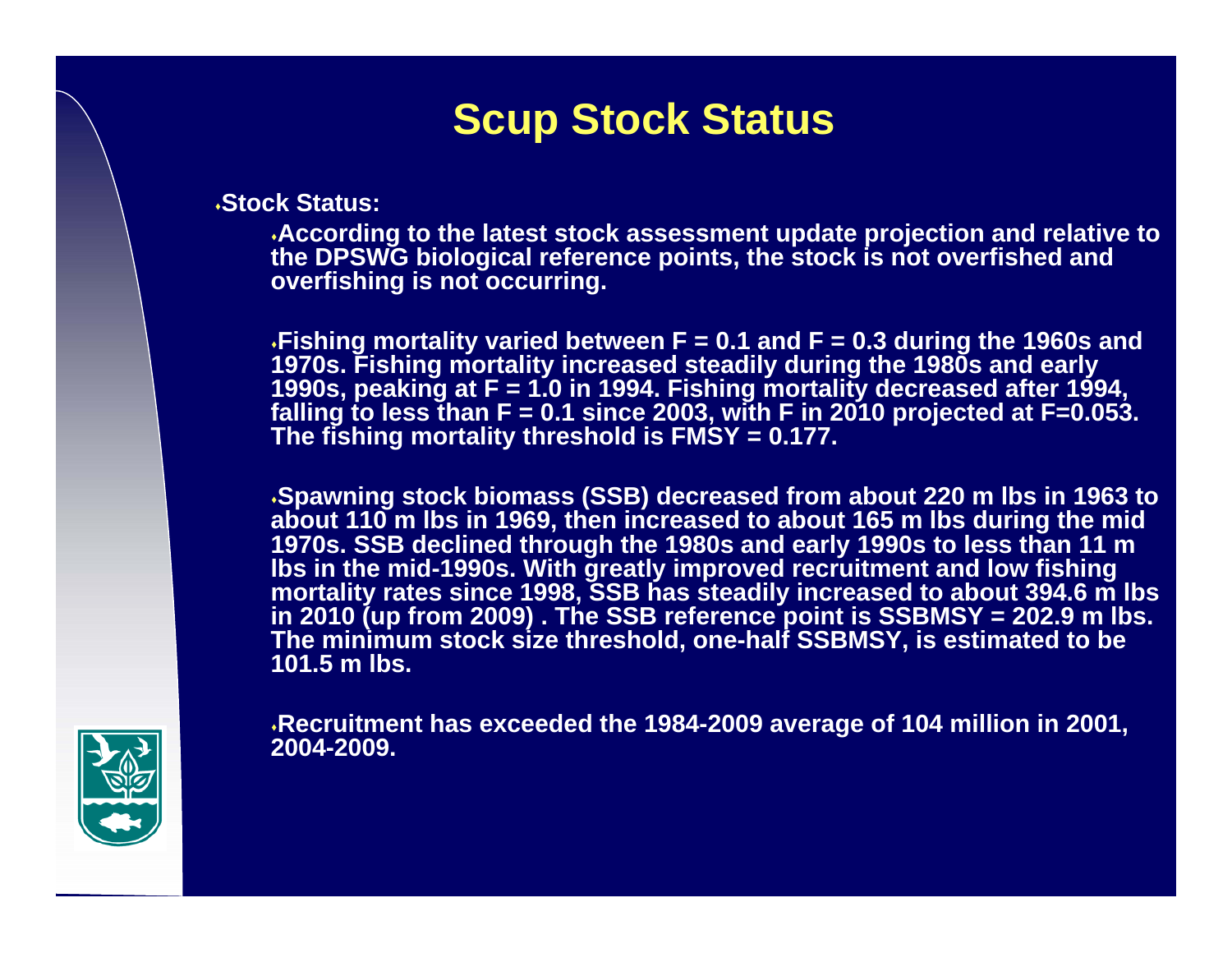## **Commercial Landings – Scup General Category**



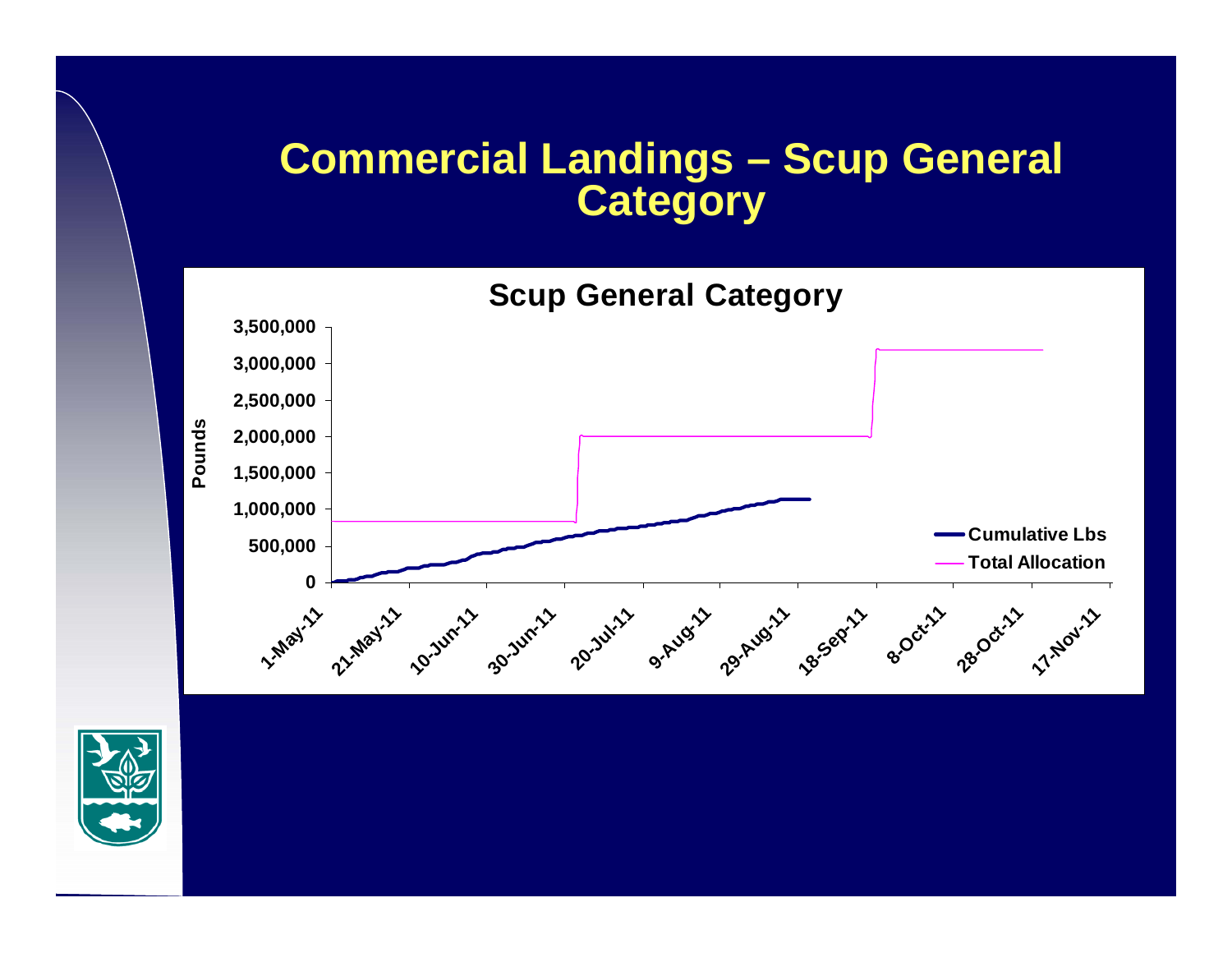# **Commercial Landings – Scup Floating Fish Traps**



To date a total of 1,200,000 pounds has been rolled over in to the General Category fishery

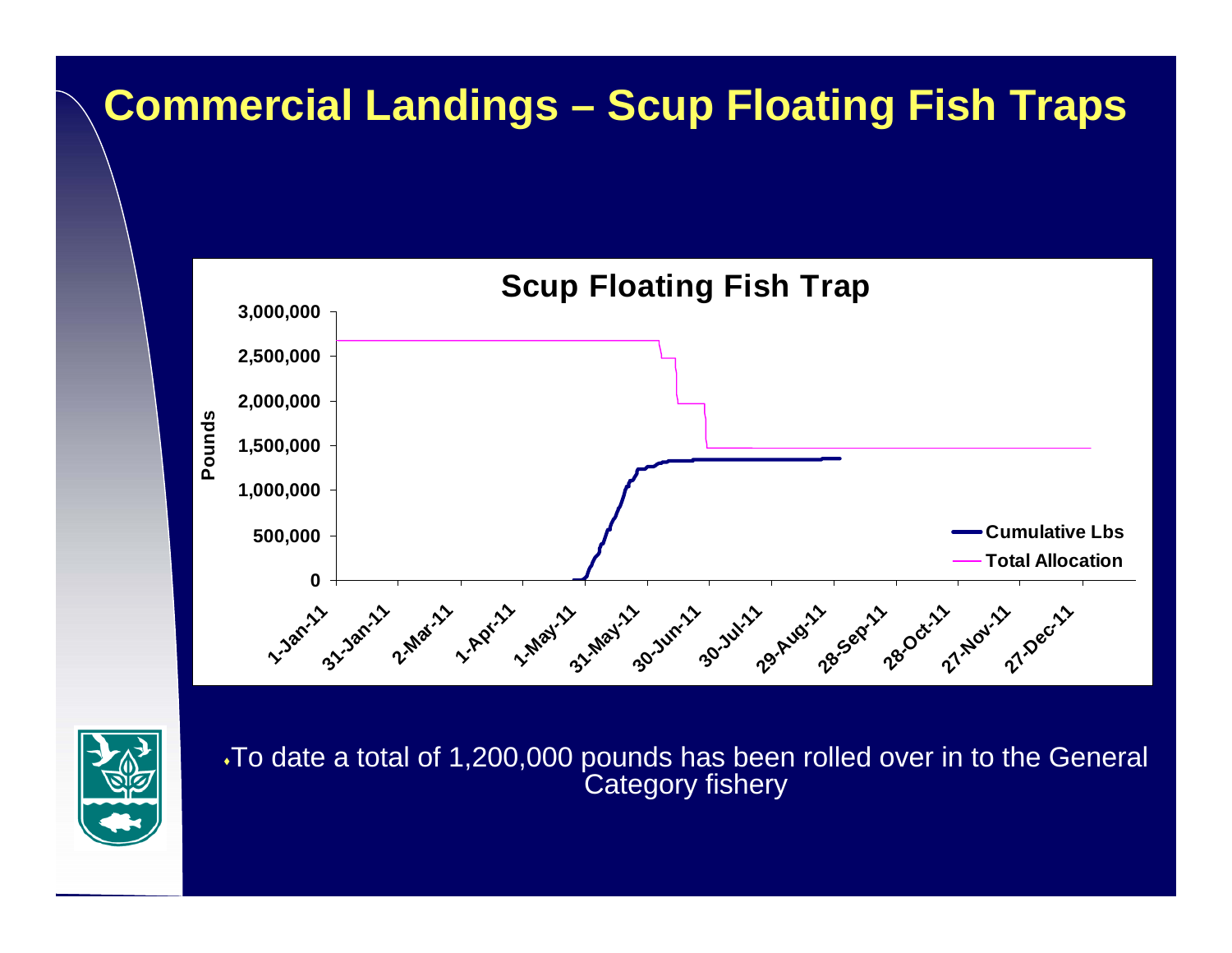#### **Scup Management Measure Recommendations 2012**

**MAFMC and ASMFC Management Board Recommendations for 2012:**

**A TAL of 45.28 m lbs (equivalent to ABC)** 

**A commercial quota of 34.43 m lbs.**

**A recreational harvest limit of 10.85 m lbs.**

**These are increases of approximately 66% commercial and 86% recreational**

**Increase current possession limits. Winter I: 50,000 lbs per day (changed from 30,000 lbs/week)/1,000 lbs at 80% quota; Winter II: 2,000 lbs/1,000 lbs at 80% quota (unless trip limits increased by Winter I rollovers)**

**Maintain current minimum fish size and net mesh requirements. (9 inch-TL; 5 inch mesh at trigger)**

**Maintain current GRAs.**

**Maintain current escape vent requirements in scup pots.**

**The Board has abandoned their previous precautionary approach and are now allowing harvest up to the levels indicated by the SSC and MC**

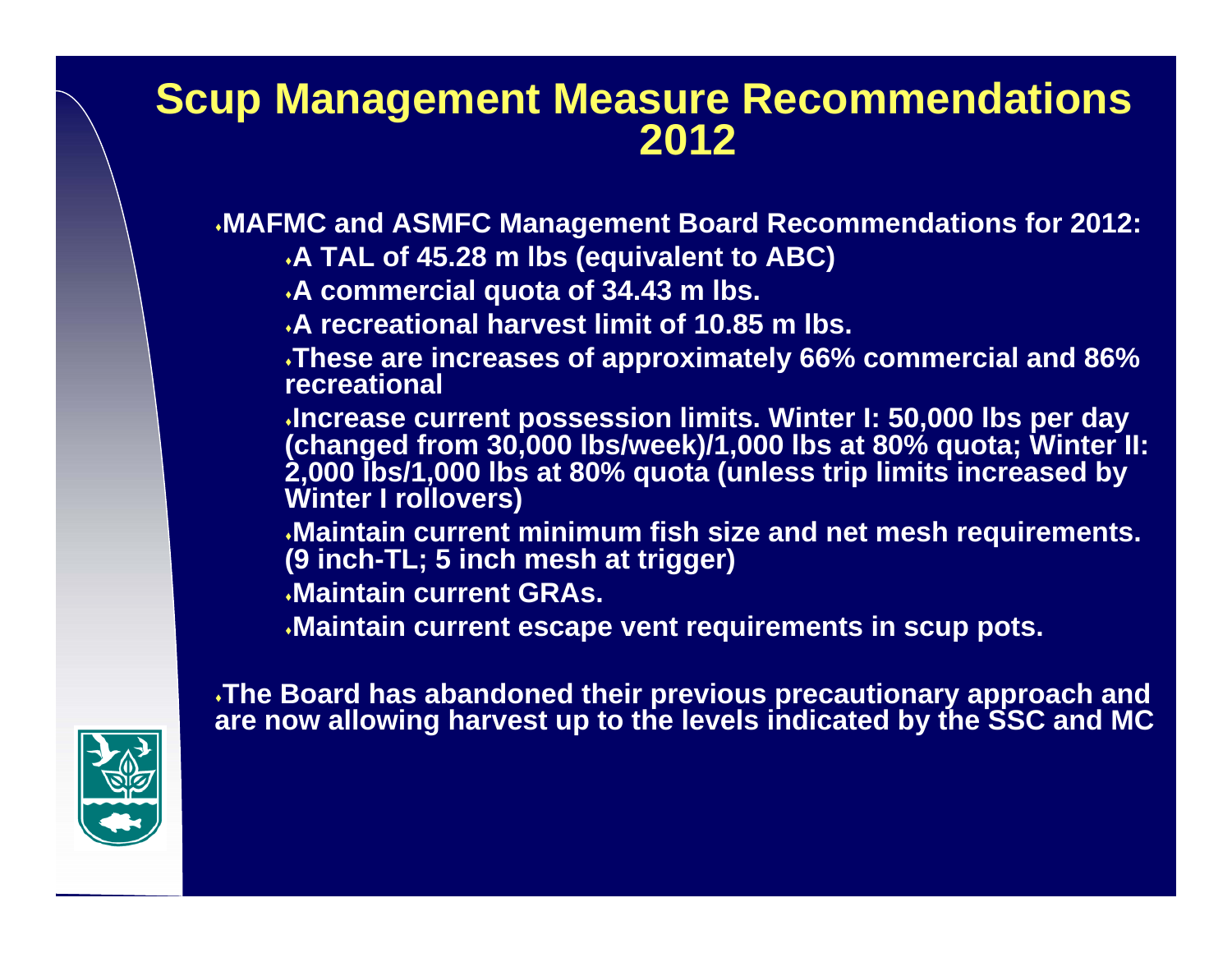## **Preliminary 2012 Commercial Allocations**

**Coastwide Commercial TAL = 34,430,000 lbs**

**CW Summer Allocation (38.95% of TAL, RSA not removed) = 13,410,485 lbs**

**RSA assumed to be roughly 3% of quota**

**CW Summer Allocation (assumed RSA removed) = 13,008,171 lbs**

**RI 2012 Commercial Quota (56.19%, estimated RSA removed) = 7,309,291 lbs (64% incr from 2011 quota)**

**2012 Floating Fish Trap allocation = 4,385,575 lbs**

**2012 General Category = 2,923,716 lbs May 1 – June 30 = 974,572 lbs July 1 – Sept 15 = 974,572 lbs Sept 16 – Oct 31 = 974,572 lbs**

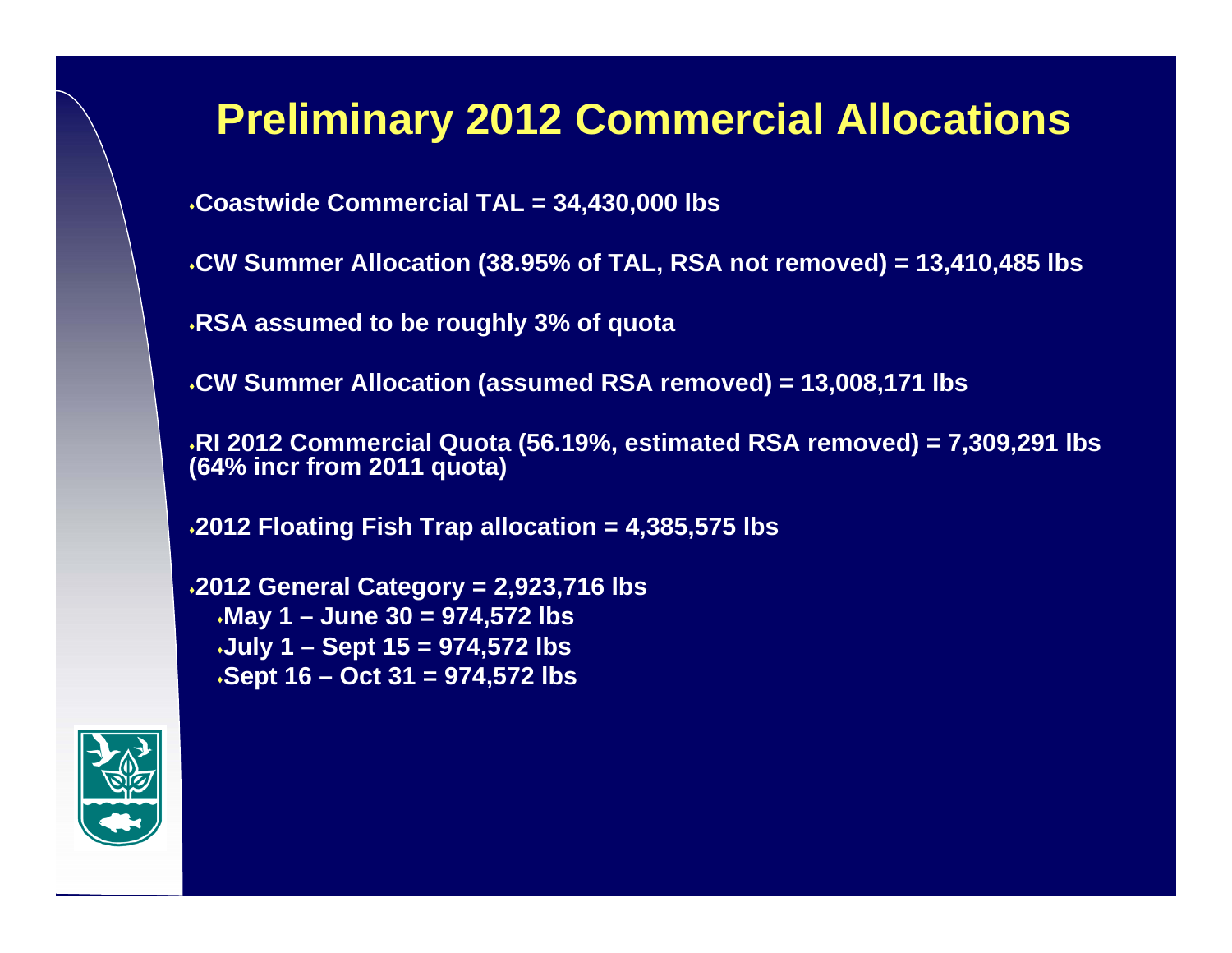# **Division of Fish and Wildlife Proposed Changes**

**The RI Division of Fish and Wildlife proposes increasing the starting aggregate limits in an effort to keep up with the increasing quota. The Division recommends the following: May – June 30 = 20,000/wk July 1 – Sept 15 = 20,000/wk Sept 16 – Oct 31 = 20,000/wk**

**The above possession limits are based on a modeling approach which predicts allowing a virtually unlimited possession limit in 2012. The DFW has decided to propose a possession limit in an effort to maintain some measure of control on harvest while still allowing a very high possession limit**

**The advisory panel may wish to comment on moving scup in to an unrestricted species category. If scup were to be moved in to an unrestricted category, the DFW would recommend the following weekly possession limits:**

**May – June 30 = 20,000/wk July 1 – Sept 15 = 20,000/wk Sept 16 – Oct 31 = 20,000/wk**



**The DFW also recommends removing the winter 1 scup aggregate program and allowing the full harvest limit of 50,000 lbs/day.**

**Finally the DFW recommends repealing or modifying the current logbook requirement in the scup aggregate plans as an effort to allow fishermen to avail themselves of electronic logbook reporting.**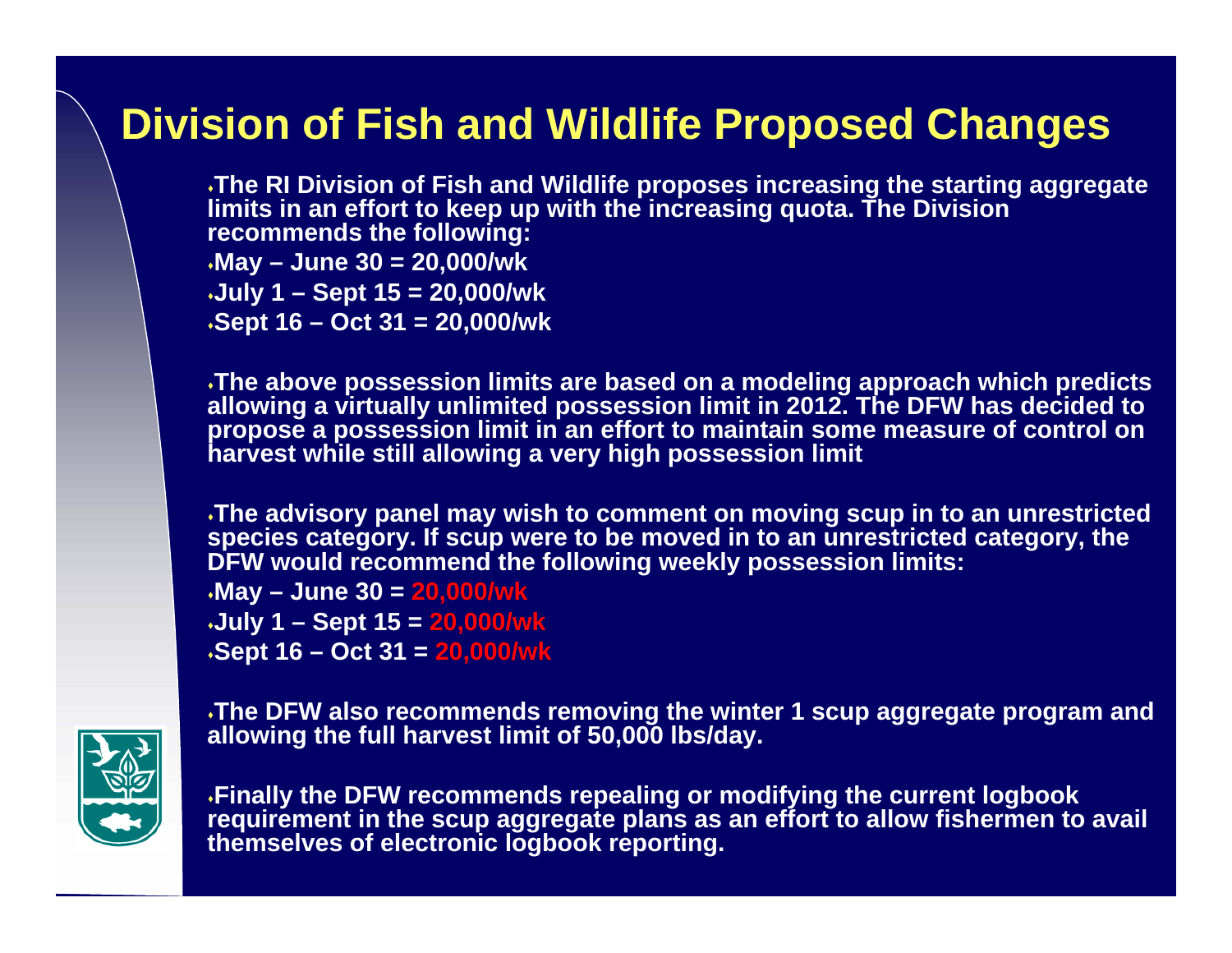## **Black Sea Bass Stock Status**

**Stock Status:**

**Relative to the DPSWG biological reference points, the stock is not overfished and overfishing is not occurring.** 

**Fishing mortality varied between F = 0.20 and F = 0.74 during the 1960s and 1970s. Fishing mortality increased steadily during the 1980s and early 1990s, peaking at F = 1.26 in 1986. Fishing mortality remained high until after 2001 (F=1.17), falling steadily to F = 0.41 in 2010, less than the threshold F = 0.42, but close and higher than in 2009.** 

**Spawning stock biomass (SSB) decreased from about 27.0 million lbs in 1975 to about 18.1 million lbs in 1979, then increased to about 25.4 million lbs during the mid 1980s. SSB declined through the 1980s and early 1990s to only 13.6 million lbs in 1996. With improved recruitment and low fishing mortality rates since 2001, SSB has steadily increased to about 30.7 million lbs in 2010. The SSB reference point is SSBMSY = 27.6 million lbs. The minimum stock size threshold, one-half SSBMSY, is estimated to be 13.8 million lbs.** 

**Recruitment estimated by the model was relatively constant through the time series with the exception of the 1999 and 2001 year classes. These cohorts appeared to be the driving force behind the increase in biomass and SSB.**

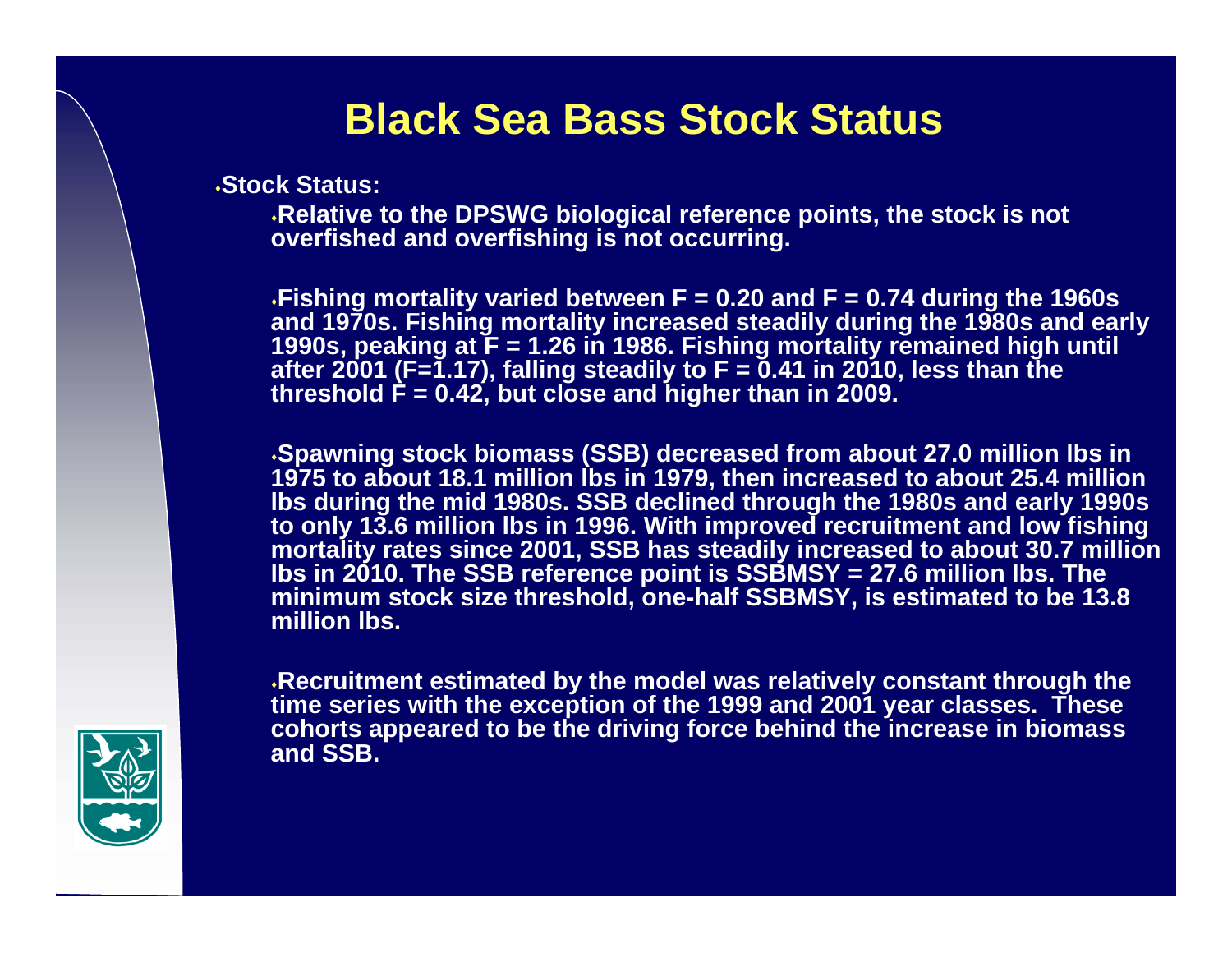# **Commercial Landings – Black Sea Bass**



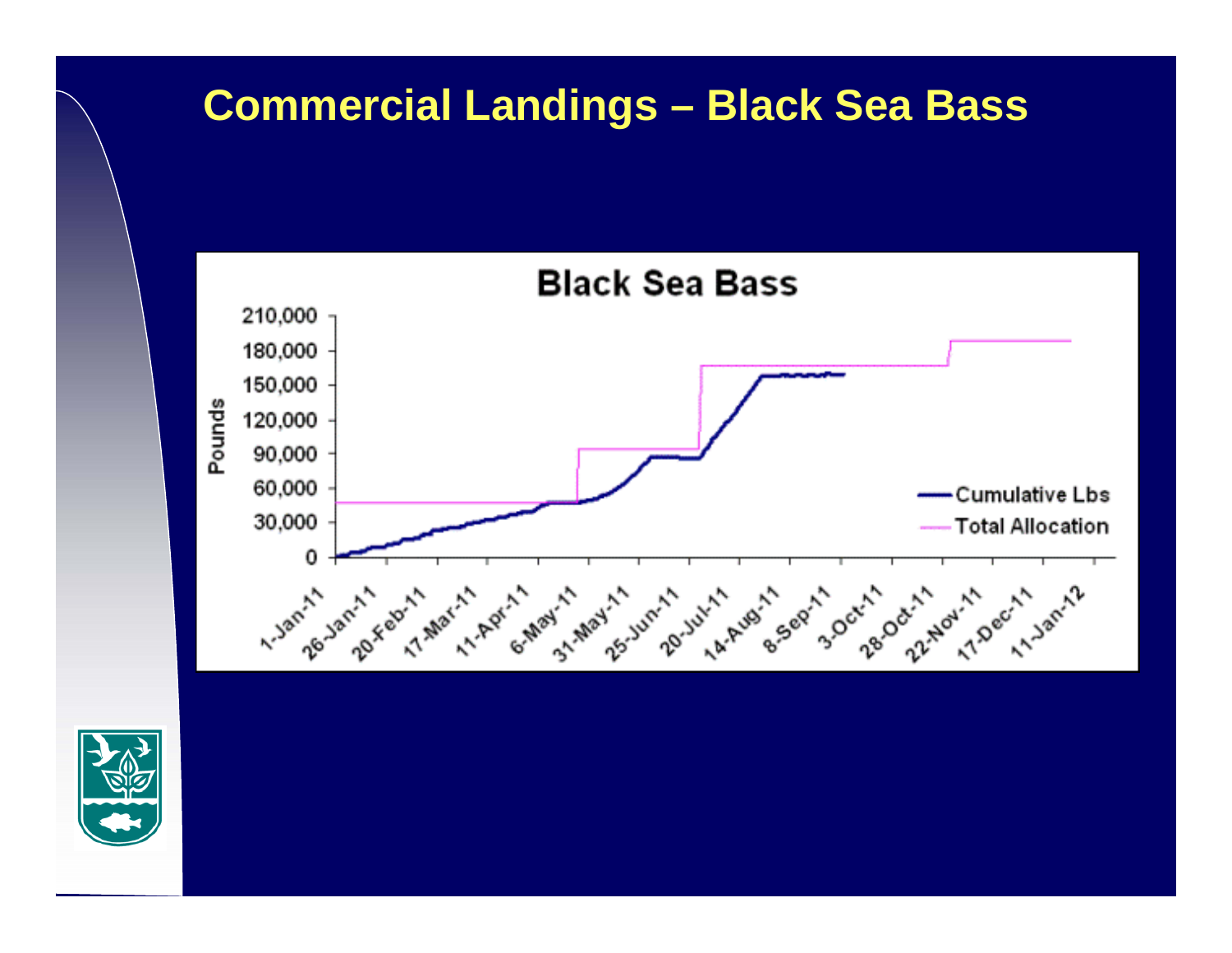#### **Black Sea Bass Management Measure Recommendations 2012**

**Monitoring and SSC Recommendations for 2012:**

**The SSC recommended remaining at status quo for 2012, citing significant uncertainty in the stock assessment.**

**The monitoring committee did not withhold support as they did previously, but rather made sure that a process would develop where the benchmark assessment could take place and be reviewed by early 2012. This will be the situation.**

**Management Board made the following decisions: TAL = 3.12 m lbs (slightly less than in 2011) Commercial quota of 1.76 m lbs Maintain all other specifications status quo**

**The Boards were bound by the SSC recommendations, which were made due to:**

**sensitivity and reliability of the new model,** 

**the uncertainty inherent in assessing a species with an unusual life history,**

**the presence of a retrospective pattern (overestimates stock size), and the adequacy of fishery-independent surveys in sampling this species.**



**The benchmark assessment will take place in late 2011. The SSC will reconvene in January 2012 and can reconfigure black sea bass specs based on the finding of the peer reviewed assessment.**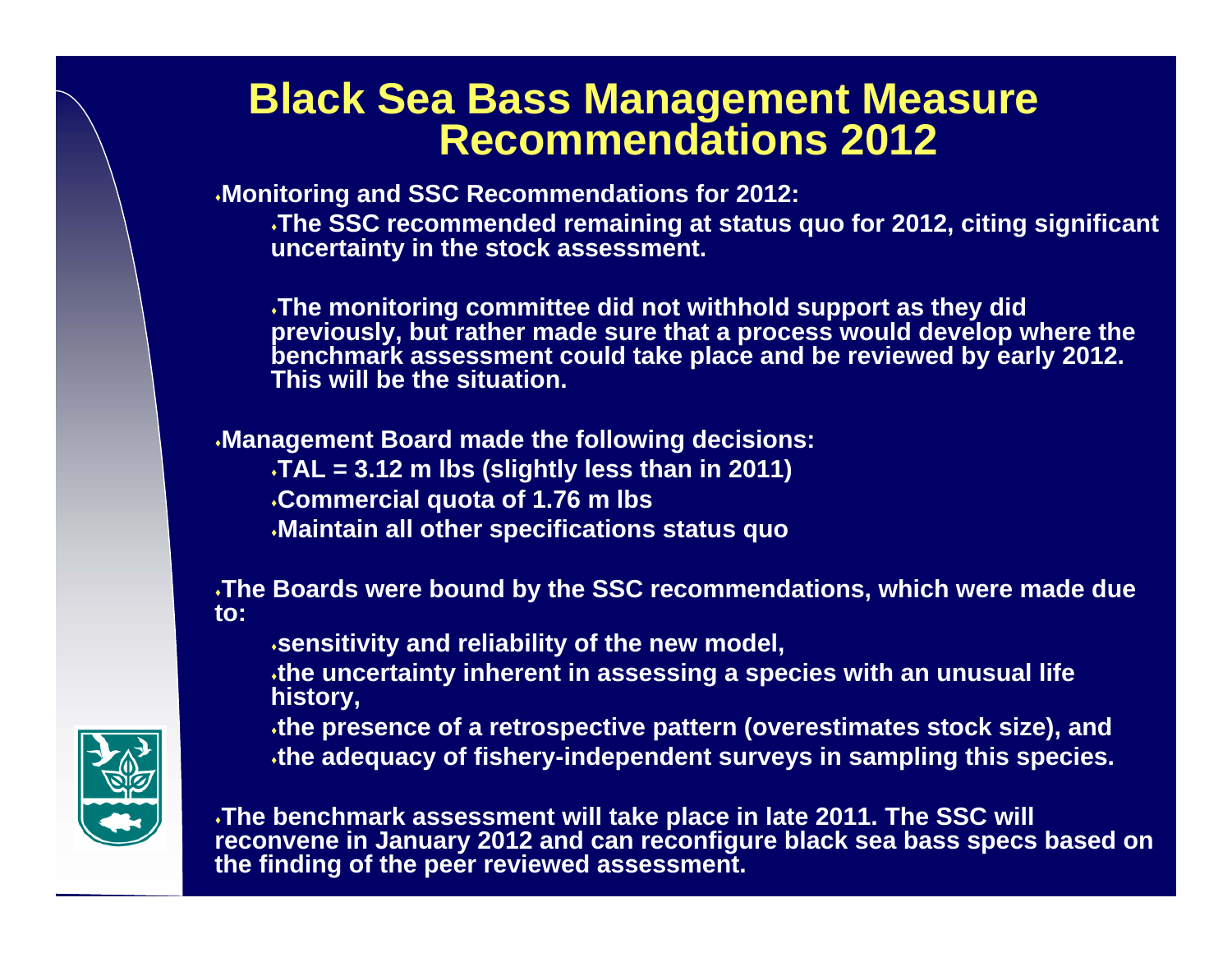## **Preliminary 2012 Commercial Allocations**

**Coastwide TAL = 3,120,000 lbs**

**Coastwide Commercial Quota = 1,760,000 lbs**

**Estimated RSA in 2012 = 93,600 lbs**

**Coastwide Commercial Quota (assumed RSA removed) = 1,666,400 lbs**

**RI 2012 Commercial Quota (11%, estimated RSA removed) = 183,304 lbs**

**2012 Sub Period Allocations:Jan 1 – April 30 (25%) = 45,826 lbs May 1 – June 30 (25%) = 45,826 lbs July1 – Oct 31 (39%) = 71,489 lbs Nov 1 – Dec 31 (11%) = 20,163 lbs**